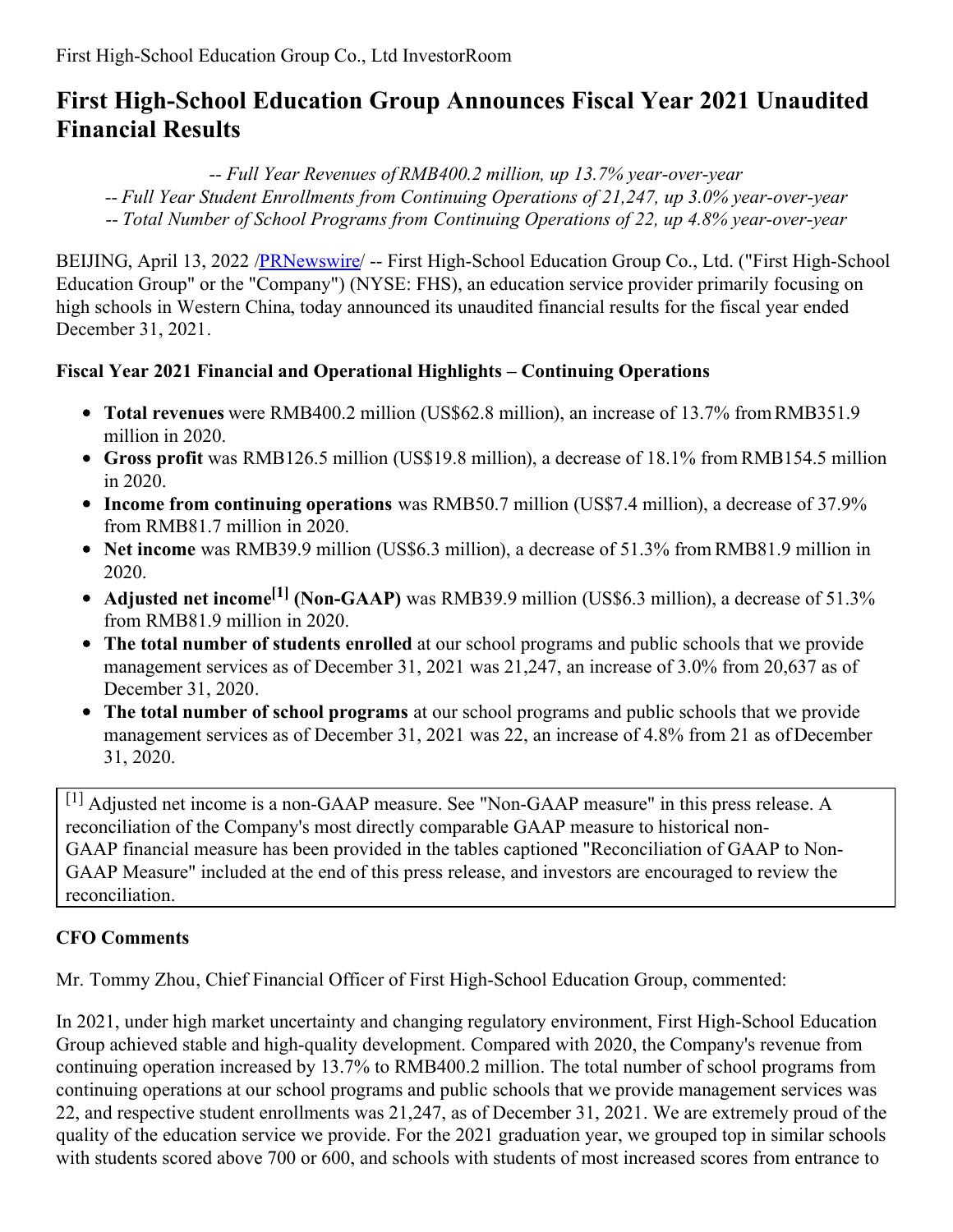graduation in China.

The Company's fiscal year 2021 profit margin decreased comparatively with 2020, mainly due to nonrecurring expenses caused by our initial public offering, and costs related with new school openings. School management must be balanced and long-time focused. We strongly believe our profitability will be greatly increased in 2022 along with the ramp-up of our new schools and overall efficiency improvements.

In 2022, the Company has three specific goals. First, the Company expects to have all the school programs currently in operation yielding improved financial results compared with last year. Second, the Company plans to open certain new high school programs and new vocational education school programs. Third, the Company plans to further extend its service offerings to fully cover the entire educational system, primarily comprising of rendering education auxiliary materials, education human resources, education logistic and boarding services, and education technology. We expect the newly established services to complement our existing school programs and yield greater profitability.

In compliance with the amended Implementation Regulations of the Law on the Promotion of Private Education of the People's Republic of China and other applicable PRC regulations, the Company has determined to cease to recognize revenues for all activities related to schools providing compulsory education and the sponsor entities after September 1, 2021 within China that are affected by the Implementation Rules, and classified such Affected Entities as discontinued operations.

The discontinued operations of the Affected Entities had certain impact on the Company's financials conditions for the year ended December 31, 2021. Loss from discontinued operations was RMB10.9 million (US\$1.7 million) for the year ended December 31, 2021.

#### **Fiscal Year 2021 Financial Results – Continuing Operations**

#### *Total Revenues*

Total revenues were RMB400.2 million (US\$62.8 million), an increase of 13.7% from RMB351.9 million in 2020. The increase was primarily driven by greater student enrollment due to the opening of new schools and the increased number of students enrolled in our existing schools, along with the higher tuition income and boarding fees.

*Revenues from customers* were RMB349.3 million (US\$54.8 million), an increase of 12.4% from RMB310.6 million in 2020. The increase was primarily driven by greater student enrollment due to the opening of new schools and the increased number of students enrolled in our existing schools, along with the higher tuition income and boarding fees.

*Revenues from government cooperative agreements* were RMB50.9 million (US\$8.0 million), an increase of 23.4% from RMB41.3 million in 2020, primarily due to increased number of publicly-sponsored students served.

#### *Cost of revenues*

Cost of revenues were RMB273.7 million (US\$43.0 million), an increase of 38.7% from RMB197.4 million in 2020. The increase was primarily due to the increased staff cost from opening of new schools and enlarged curriculum coverage in arts and sports.

#### *Gross profit*

Gross profit was RMB126.5 million (US\$19.8 million), a decrease of 18.1% from RMB154.5 million in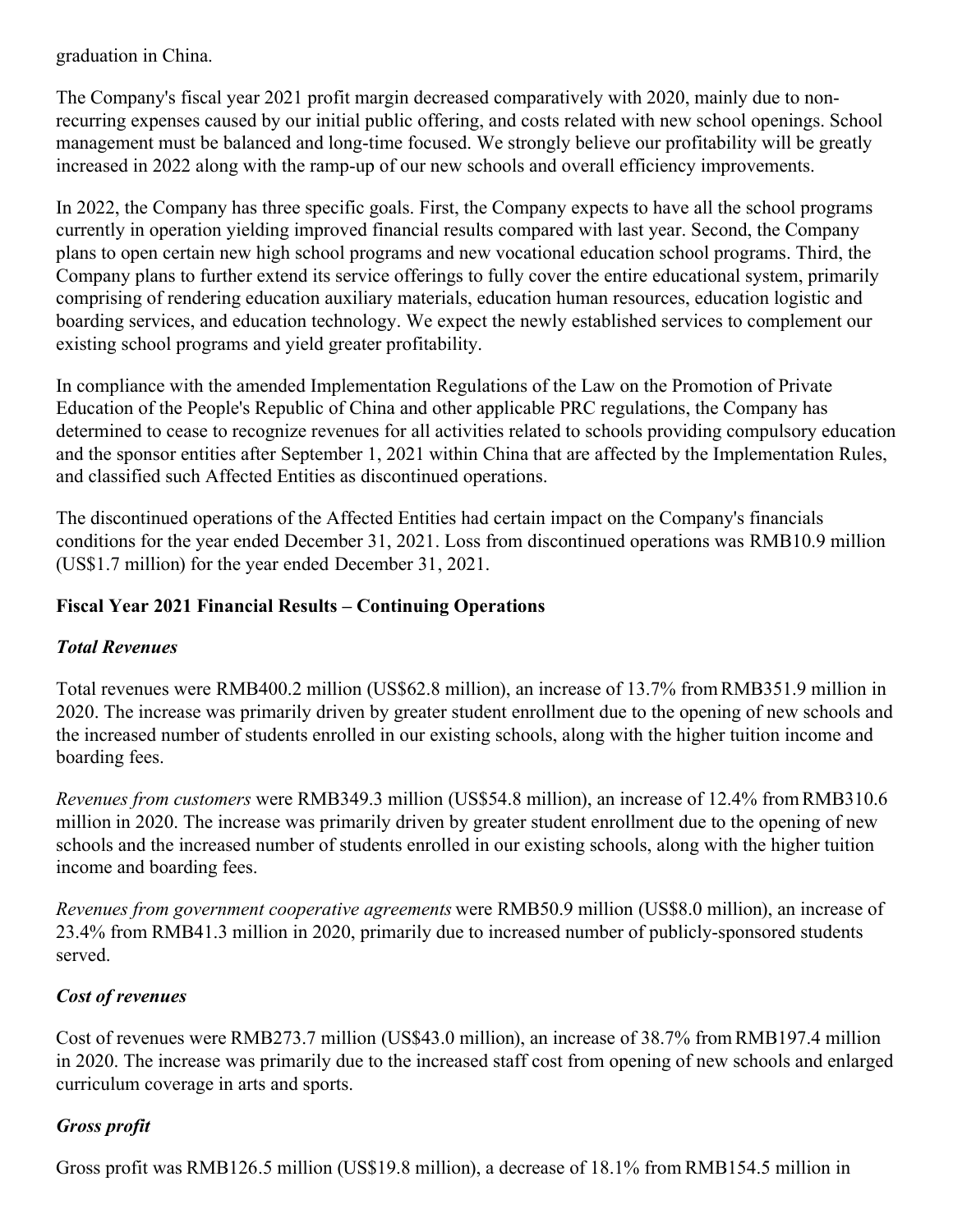2020.

Gross margin was 31.6%, compared with 43.9% in 2020. The decreased gross margin was primarily due to the higher cost of revenues resulted from (1) increased staff costs due to increased number of employees and increased compensation level to attract more talents; and (2) increased school operating expenses, especially for new schools with relatively lower cost efficiency than our existing schools.

## *Net operating expenses*

Net operating expenses were RMB66.0 million (US\$10.4 million), an increase of 20.1% from RMB54.9 million in 2020.

- Selling and marketing expenses were RMB7.1 million (US\$1.1 million), an increase of 8.6% from RMB6.5 million in 2020. The increase was primarily due to the increased expenses in brand promotion and marketing activities in relation to the opening of new schools and assertive school opening plan made in 2021.
- General and administrative expenses were RMB61.8 million (US\$9.7 million), an increase of 17.4% from RMB52.7 million in 2020. The increase was primarily due to certain non-recurring expenses in relation to the Company's initial public offering in March 2021.
- Government grants were RMB2.9 million (US\$0.5 million), a decrease of 31.1% from RMB4.2 million in 2020, primarily due to certain delay in payments from governments in 2021.

## *Income from operations*

Income from operations was RMB60.5 million (US\$9.5 million), a decrease of 39.2% from RMB99.6 million in 2020.

#### *Income from continuing operations*

Income from continuing operations was RMB50.7 million (US\$8.0 million), a decrease of 37.9% from RMB81.7 million in 2020.

#### *Loss from discontinued operations*

Loss from discontinued operations was RMB10.9 million (US\$1.7 million), compared with an income of RMB0.1 million in 2020.

#### *Net income*

Net income was RMB39.9 million (US\$6.3 million), a decrease of 51.3% from RMB81.9 million in 2020.

## *Adjusted net income [2] (Non-GAAP)*

Adjusted net income (Non-GAAP) was RMB39.9 million (US\$6.3 million), a decrease of 51.3% from RMB81.9 million in 2020.

 $^{[2]}$  Adjusted net income is a non-GAAP measure. See "Non-GAAP measure" in this press release. A reconciliation of the Company's most directly comparable GAAP measure to historical non-GAAP financial measure has been provided in the tables captioned "Reconciliation of GAAP to Non-GAAP Measure" included at the end of this press release, and investors are encouraged to review the reconciliation.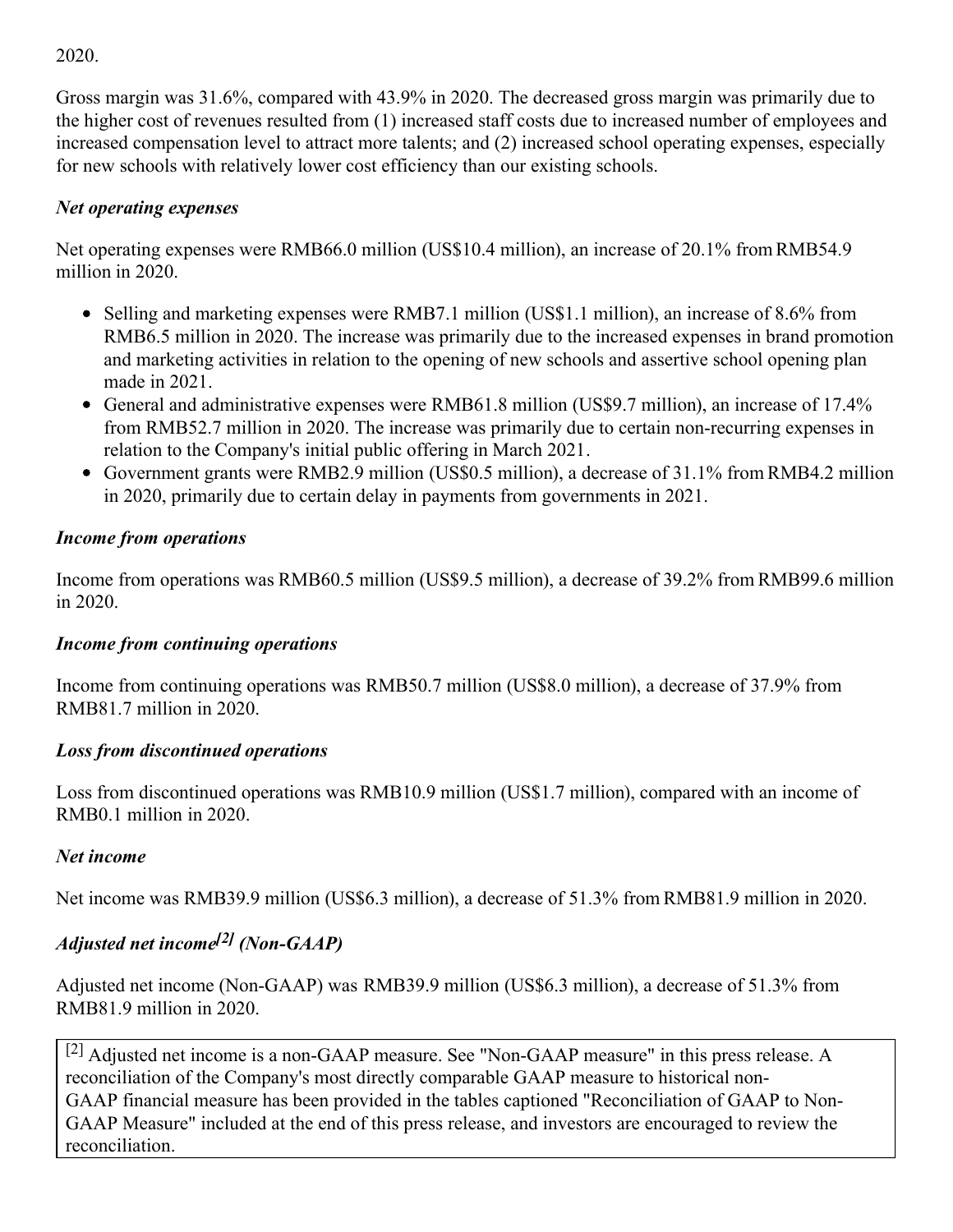#### **Business Outlook**

For the full fiscal year 2022, the Company expects total revenues of continuing operations to be between RMB480.0 million to RMB520.0 million, representing an increase of 15% to 24% on a year- over- year basis. This outlook reflects the Company's current and preliminary views on the market and operational conditions, and the outlook ranges for fiscal year 2022 reflect a number of assumptions that are subject to change based on uncertainties.

## **Impact of Implementation Rules for Private Education Laws**

On May 14, 2021, the State Council of the People's Republic of China promulgated the amended Implementation Regulations of the Law on the Promotion of Private Education of the People's Republic of China () (the "Implementation Rules"), which became effective on September 1, 2021. The Implementation Rules prohibit social organizations and individuals from controlling private schools that provide compulsory education through, among other methods, mergers, acquisitions and contractual arrangements. Additionally, the Implementation Rules prohibit any private schools providing compulsory education from conducting transactions with its related parties. As a result, the Implementation Rules affected the Company's control over the affiliated entities providing compulsory education as well as the sponsor entities (collectively referred to as the "Affected Entities").

In compliance with the Implementation Rules and other applicable PRC regulations and based on the relevant accounting standard in accordance with U.S. GAAP, the Company has determined to cease to recognize revenues for all activities related to schools providing compulsory education and the sponsor entities after September 1, 2021 within China that are affected by the Implementation Rules, and classified such Affected Entities as discontinued operations. The discontinued operations of the Affected Entities had certain impact on the Company's financial conditions for the year ended December 31, 2021. Loss from discontinued operations was RMB10.9 million (US\$1.7 million) for the year ended December 31, 2021.

There still exist uncertainties with respect to the interpretation and enforcement of the Implementation Rules. The Company will closely monitor the developments related to the Implementation Rules, and continue to assess the possible impacts on the Company and make any applicable actions to keep in compliance with the Implementation Rules and other applicable PRC regulations.

#### **Conference Call**

First High-School Education Group's management will hold an earnings conference call on Wednesday, April 13, 2022, at 8:00 AM U.S. Eastern Time (8:00 PM April 13, 2022, Beijing/Hong Kong Time). Please dial in 15 minutes before the conference is scheduled to begin using below numbers.

| International              | 1-412-317-6061 |
|----------------------------|----------------|
| <b>United States</b>       | 1-888-317-6003 |
| Hong Kong                  | 800-963976     |
| Mainland China 4001-206115 |                |
| Passcode                   | 4750951        |

A telephone replay of the conference call may be accessed by phone at the following numbers until April 20, 2022.

| International              | 1-412-317-0088 |
|----------------------------|----------------|
| <b>United States</b>       | 1-877-344-7529 |
| Replay Access Code 5111348 |                |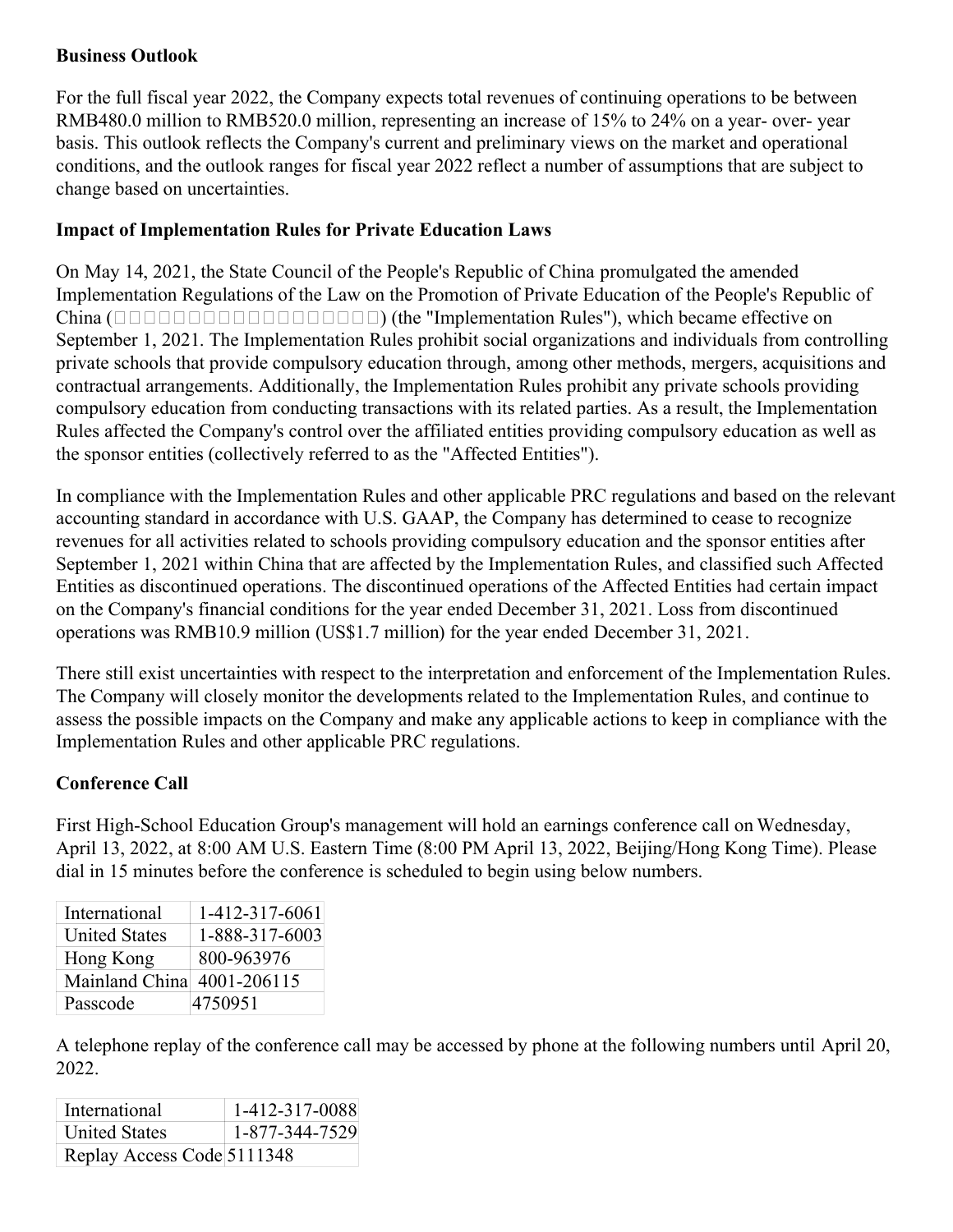A live and archived webcast of the conference call will be available on the Company's investors relations website at <https://ir.diyi.top/>

## **About First High-School Education Group**

First High-School Education Group is an education service provider primarily focusing on high schools in Western China. The Company aspires to become a leader and innovator of private high school education in China, with the focuses on a comprehensive education management integrating education information consulting, education research project development, education talent management, education technology management, education service management, and general vocational integration development services. For more information, please visit https://ir.diyi.top/.

#### **Non-GAAP Measure**

The Company has provided in this press release financial information that has not been prepared in accordance with U.S. generally accepted accounting principles, or U.S. GAAP. The Company considers and uses one non-GAAP measure, adjusted net income, as a supplemental measure to review and assess its operating performance. Adjusted net income enables the Company's management to assess the Company's operating results without considering the impact of non-cash charges, including share-based compensation expenses, and without considering the impact of donation expenses and transaction costs in relation to previous financing activities. The Company also believes that the use of the non-GAAP measure facilitates investors' assessment of its operating performance.

The presentation of the non-GAAP financial measure is not intended to be considered in isolation or as a substitute for the financial information prepared and presented in accordance with U.S. GAAP. Adjusted net income is a non-GAAP measure. A reconciliation of the Company's most directly comparable GAAP measure to historical non-GAAP financial measure has been provided in the tables captioned "Reconciliation of GAAP to Non-GAAP Measure" included at the end of this press release, and investors are encouraged to review the reconciliation.

#### **Exchange Rate**

The Company's business is primarily conducted in China and all of the revenues are denominated in Renminbi ("RMB"). This announcement contains translations of certain RMB amounts into U.S. dollars ("USD" or "US\$") at specified rates solely for the convenience of the readers. Unless otherwise noted, all translations from RMB to USD are made at the rate of RMB6.3726 to US\$1.00, the exchange rate set forth in the H.10 statistical release of the Federal Reserve Board on December 30, 2021. No representation is made that the RMB amounts could have been, or could be, converted, realized or settled into US\$ at that rate on December 30, 2021, or at any other rate.

#### **Statement Regarding Preliminary Unaudited Financial Information**

The unaudited financial information set out in this earnings release is preliminary and subject to potential adjustments. Adjustments to the consolidated financial statements may be identified when audit work has been performed for the Company's year-end audit, which could result in significant differences from this preliminary unaudited financial information.

#### **Forward-Looking Statements**

Statements in this press release about future expectations, plans and prospects, as well as any other statements regarding matters that are not historical facts, may constitute "forward-looking statements" within the meaning of Section 21E of the Securities Exchange Act of 1934, as amended, and as defined in the U.S.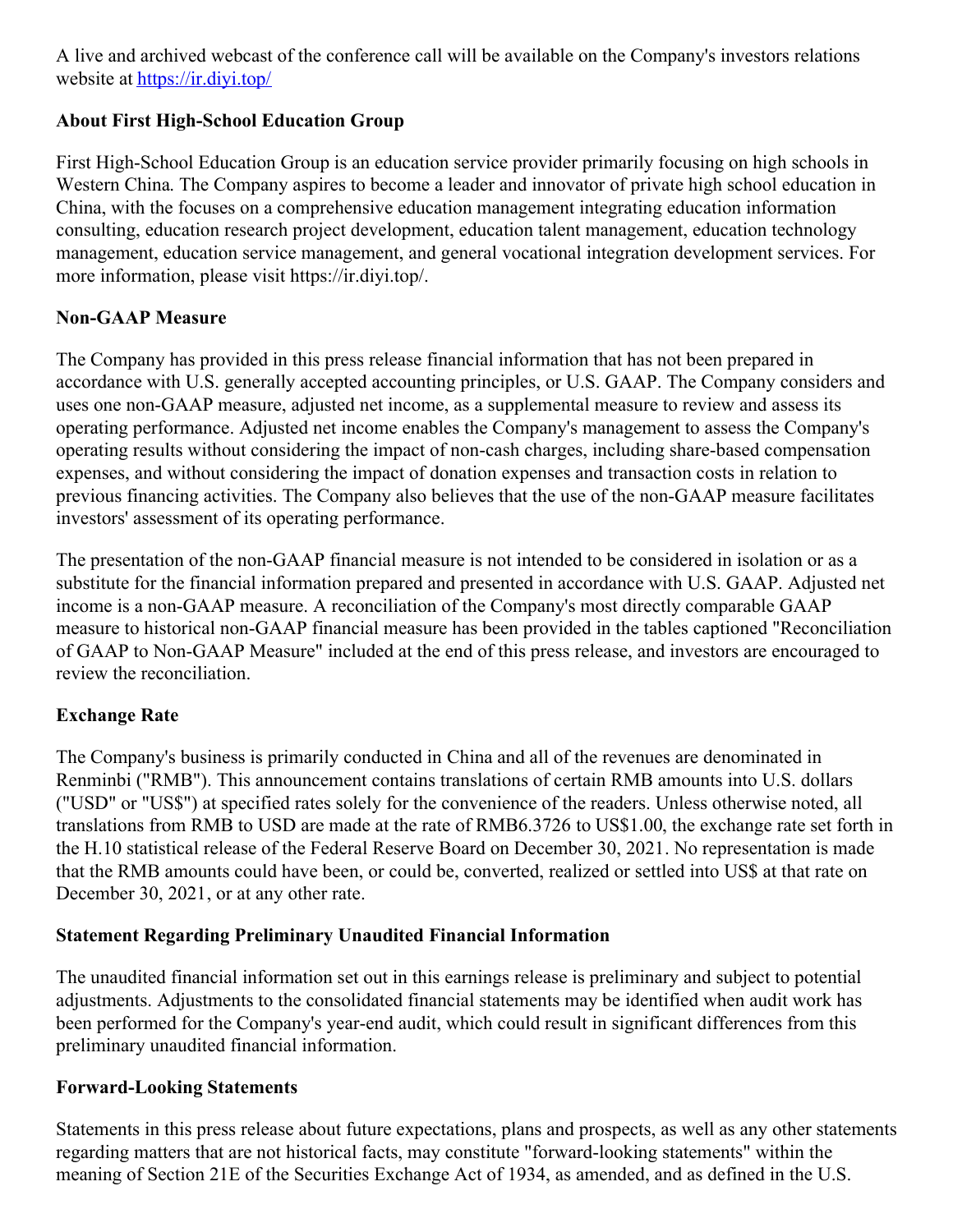Private Securities Litigation Reform Act of 1995. These statements include, but are not limited to, statements relating to the expected trading commencement and closing dates. The words "anticipate," "believe," "continue," "could," "estimate," "expect," "intend," "may," "plan," "potential," "predict," "project," "should," "target," "will," "would" and similar expressions are intended to identify forward-looking statements, although not all forward-looking statements contain these identifying words. Actual results may differ materially from those indicated by such forward-looking statements as a result of various important factors, including: the uncertainties related to market conditions and the completion of the public offering on the anticipated terms or at all, and other factors discussed in the "Risk Factors" section of the preliminary prospectus filed with the SEC. Any forward-looking statements contained in this press release speak only as of the date hereof, and the Company specifically disclaims any obligation to update any forward-looking statement, whether as a result of new information, future events or otherwise.

For Investor and Media Inquiries Please Contact:

First High-School Education Group Tommy Zhou Chief Financial Officer E-mail: [tommyzhou@dygz.com](mailto:tommyzhou@dygz.com)

Customer Service E-mail: [FHS\\_info@dygz.com](mailto:FHS_info@dygz.com) Phone: 010-62555966 (9:30-12:00, 13:30-16:00 CST)

## **First High-School Education Group Co., Ltd. Unaudited Condensed Consolidated Statements of Comprehensive Income**

(All amounts in thousands, except share data and per share data, or otherwise noted)

|                                                 | <b>Years Ended December 31,</b> |            |              |
|-------------------------------------------------|---------------------------------|------------|--------------|
|                                                 | 2020                            | 2021       | 2021<br>US\$ |
|                                                 | <b>RMB</b>                      | <b>RMB</b> |              |
| Revenues                                        |                                 |            |              |
| Revenue from customers                          | 310,640                         | 349,280    | 54,810       |
| Revenue from governments cooperative agreements | 41,272                          | 50,947     | 7,995        |
| Total revenues                                  | 351,912                         | 400,227    | 62,804       |
| Cost of revenues                                | (197, 412)                      | (273, 746) | (42, 957)    |
| Gross profit                                    | 154,501                         | 126,481    | 19,848       |
| Operating expenses and income                   |                                 |            |              |
| Selling and marketing expenses                  | (6,517)                         | (7,076)    | (1,110)      |
| General and administrative expenses             | (52, 656)                       | (61, 819)  | (9,701)      |
| Government grants                               | 4,245                           | 2,924      | 459          |
| <b>Income from operations</b>                   | 99,572                          | 60,509     | 9,495        |
| Other income (expenses):                        |                                 |            |              |
| Interest income                                 | 1,155                           | 1,125      | 177          |
| Interest expense                                | (5,747)                         | (12,913)   | (2,026)      |
| Foreign currency exchange loss, net             | 469                             |            |              |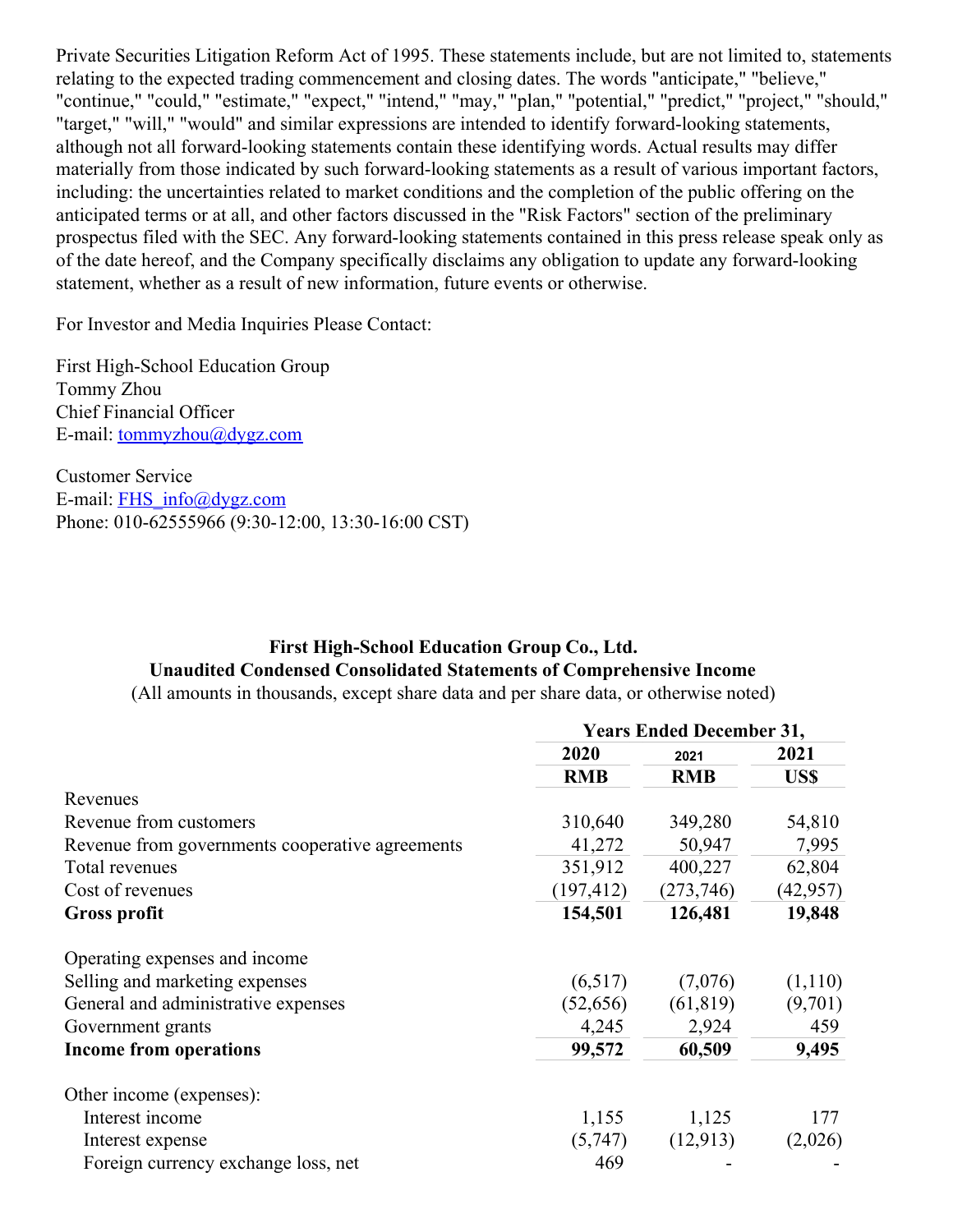| Income from Continuing Operations before Income Tax   | 97.939     | 52.298     | 8,207      |
|-------------------------------------------------------|------------|------------|------------|
| Income tax expenses                                   | (15, 404)  | (1,577)    | (247)      |
| Income (loss) from                                    |            |            |            |
| <b>Continuing Operations</b>                          | 81,735     | 50,721     | 7,959      |
| <b>Discontinued Operations</b>                        | 123        | (10, 863)  | (1,705)    |
| <b>Net Income</b>                                     | 81,858     | 39,859     | 6,255      |
| Comprehensive income - Continuing Operations          | 81,735     | 50,721     | 7,959      |
| Comprehensive income (loss) - Discontinued Operations | 123        | (10, 863)  | (1,705)    |
| Attributable to                                       |            |            |            |
| Shareholder of the Company                            | 81,633     | 50,635     | 7,946      |
| Non-controlling interests                             | 101        | 86         | 13         |
| Earnings per ordinary share                           |            |            |            |
| Basic and diluted                                     | 1.16       | 0.69       | 0.11       |
| Weighted average number of ordinary share outstanding |            |            |            |
| Basic and diluted                                     | 70,488,700 | 73,234,944 | 73,234,944 |

## **First High-School Education Group Co., Ltd. Unaudited Condensed Consolidated Balance Sheets**

(All amounts in thousands, except share data and per share data, or otherwise noted)

|                                                             | As of December 31, |            |         |  |
|-------------------------------------------------------------|--------------------|------------|---------|--|
| <b>Assets</b>                                               | 2020               | 2021       | 2021    |  |
|                                                             | <b>RMB</b>         | <b>RMB</b> | US\$    |  |
| <b>Current assets</b>                                       |                    |            |         |  |
| Cash                                                        | 111,978            | 144,409    | 22,661  |  |
| Restricted cash                                             | 59,600             |            |         |  |
| Accounts receivable, net of allowance for doubtful accounts | 30,779             | 39,975     | 6,273   |  |
| Amounts due from related parties                            | 1,964              | 217,238    | 34,089  |  |
| Prepaid expenses and other current assets                   | 45,383             | 29,653     | 4,653   |  |
| Other receivables from the controlling shareholder          | 78,500             |            |         |  |
| <b>Total current assets</b>                                 | 328,203            | 431,275    | 67,677  |  |
| Property and equipment, net                                 | 127,007            | 140,670    | 22,074  |  |
| Intangible assets, net                                      | 48,975             | 47,523     | 7,457   |  |
| Goodwill                                                    | 40,218             | 164,873    | 25,872  |  |
| Deferred tax assets                                         | 12,271             | 42,193     | 6,621   |  |
| Amounts due from related parties                            | 500                |            |         |  |
| Other non-current assets                                    | 18,045             | 56,488     | 8,864   |  |
| <b>Total assets</b>                                         | 575,220            | 883,022    | 138,565 |  |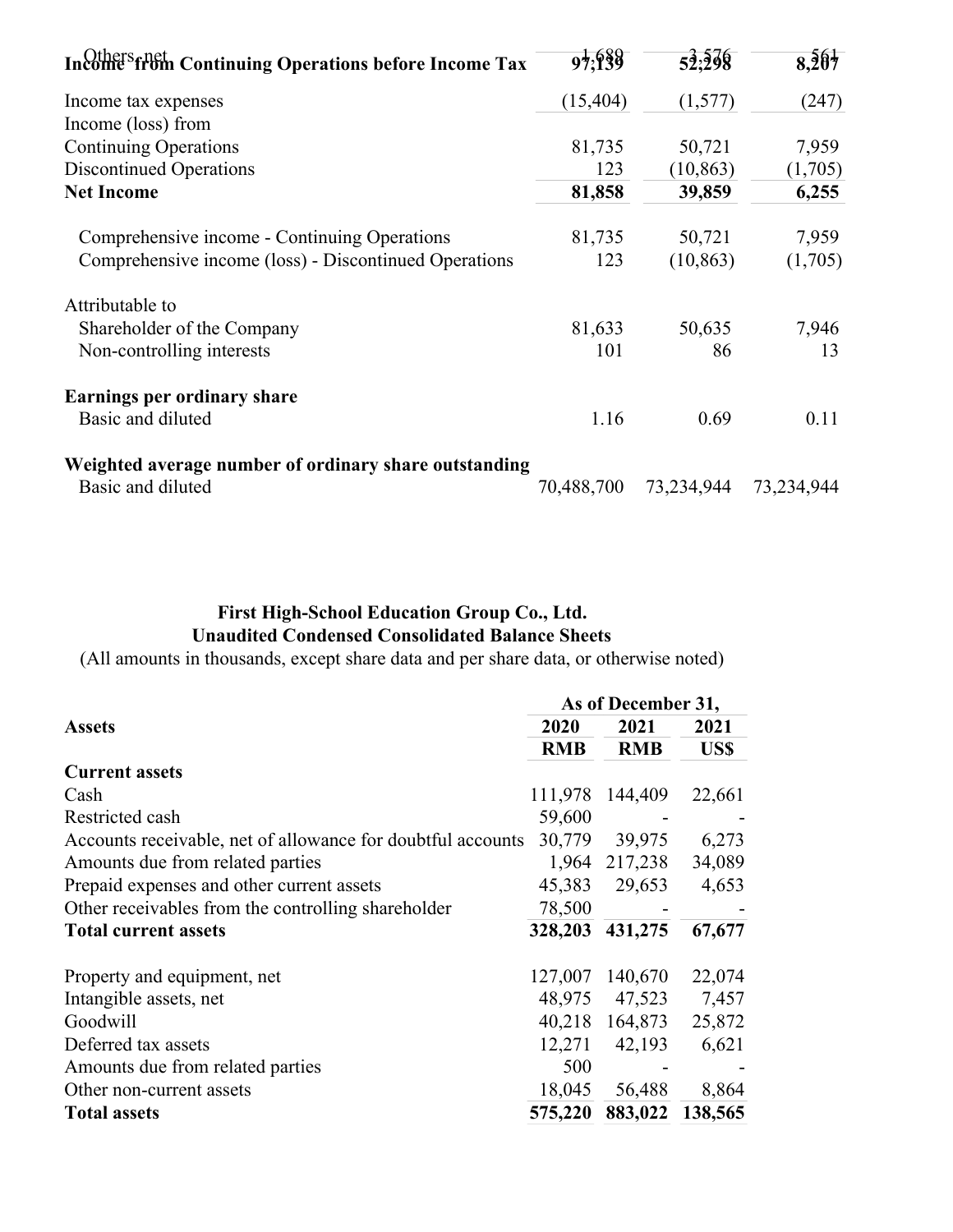| <b>Liabilities and Equities</b>                                | As of December 31, |            |              |  |
|----------------------------------------------------------------|--------------------|------------|--------------|--|
|                                                                | 2020               | 2021       | 2021         |  |
| <b>Current liabilities</b>                                     | <b>RMB</b>         | <b>RMB</b> | US\$         |  |
| <b>Contract liabilities</b>                                    | 164,191            | 152,448    | 23,922       |  |
| Deferred revenue from governments                              |                    |            |              |  |
| <b>Bank</b> loans                                              | 110,778            |            |              |  |
| Other payables due to the controlling shareholder              | 218,313            |            |              |  |
| Accounts payable                                               | 8,063              | 13,616     | 2,137        |  |
| Accrued expenses and other payables                            | 68,163             | 350,829    | 55,053       |  |
| Income tax payables                                            | 15,195             | 31,639     | 4,965        |  |
| Amounts due to related parties                                 | 682                |            |              |  |
| <b>Total current liabilities</b>                               | 585,385            | 548,532    | 86,077       |  |
| <b>Borrowings</b>                                              | 28,643             |            |              |  |
| Deferred revenue from governments                              | 26,140             | 29,328     | 4,602        |  |
| Other long-term liabilities                                    | 16,881             | 84,256     | 13,222       |  |
| Deferred tax liabilities                                       | 11,933             | 25,914     | 4,067        |  |
| <b>Total liabilities</b>                                       | 668,982            | 688,030    | 107,967      |  |
| <b>Equity/(Deficit)</b>                                        |                    |            |              |  |
| Ordinary shares                                                |                    | 6          | $\mathbf{1}$ |  |
| Additional paid-in capital                                     | 52,567             | 340,872    | 53,490       |  |
| <b>Statutory reserves</b>                                      | 36,390             | 40,441     | 6,346        |  |
| Accumulated deficit                                            | (183, 052)         | (200,312)  | (31, 433)    |  |
| Accumulated other comprehensive income                         | 144                | 462        | 72           |  |
| Total (deficit)/equity attributable to the shareholders of the |                    |            |              |  |
| Company                                                        | (93, 950)          | 181,469    | 28,476       |  |
| Non-controlling interests                                      | 187                | 13,523     | 2,122        |  |
| <b>Total (deficit)/equity</b>                                  | (93,762)           | 194,992    | 30,599       |  |
| Total liabilities and (deficit)/equity                         | 575,220            | 883,022    | 138,565      |  |

### **First High-School Education Group Co., Ltd. Reconciliation of GAAP to non-GAAP Measure** (All amounts in thousands)

|                                                         | <b>Years Ended December 31,</b> |                    |              |  |
|---------------------------------------------------------|---------------------------------|--------------------|--------------|--|
|                                                         | 2020<br><b>RMB</b>              | 2021<br><b>RMB</b> | 2021<br>US\$ |  |
|                                                         |                                 |                    |              |  |
| Reconciliation of net income to adjusted net<br>income: |                                 |                    |              |  |
| <b>Net income</b><br>Add:                               | 81,858                          | 39,859             | 6,255        |  |
| Share-based compensation expenses                       |                                 |                    |              |  |